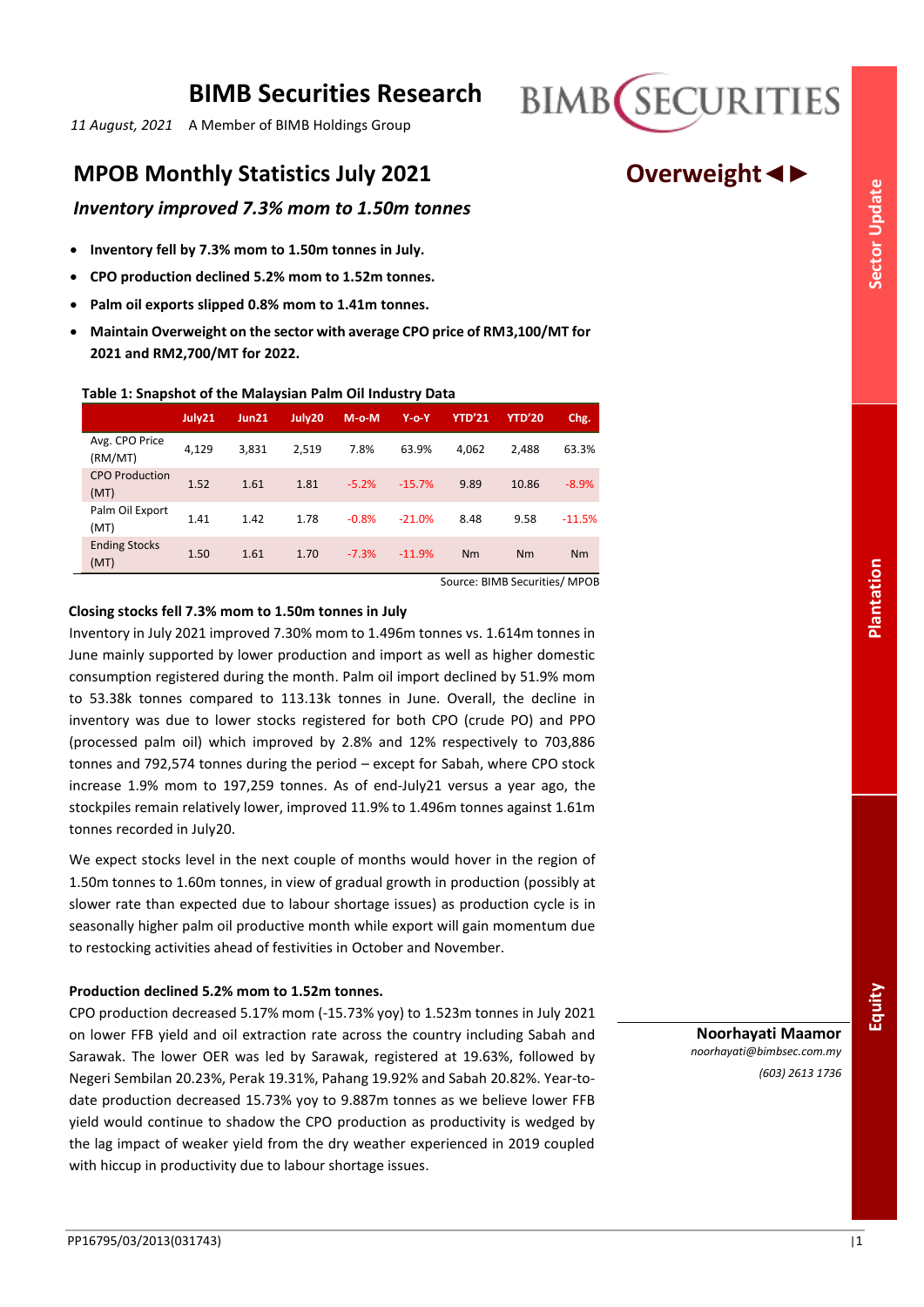#### **Maintain 2021/22 average CPO price forecast at RM3,100/MT-RM2,700/MT**

The BMD's 3-month CPO futures prices for the month of July remained bullish, on strong market sentiment driven by the prospect of higher demand from India and China as well as the anticipation of a weaker than expected output – despite production currently in peak production cycle. This was also compounded by the rally in soybean oil price in CBOT as well as Palm Olein in Dalian Commodity Exchange. As such, CPO price at Bursa Derivatives Market (BMD) closed higher at RM4,369/MT (+21.4% mom) with the average CPO price for local delivery rising 7.8% mom (+63.9% yoy) to an average of RM4,128.50/MT against RM3,830.50/MT recorded in the previous month. As for Jan-July 2021 period, the MPOB average CPO price of RM4,062/MT was higher by RM1,575/MT or 63.3% against RM2,488/MT recorded in the same period last year.

We foresee that price for local delivery in August/September 2021 period would trade within a range of RM4,500/MT and RM3,800/MT as opposed to RM2,752/MT and RM3,074/MT recorded during the same period last year. This ties in with our positive view on the prospect of improved demand prior to festivities and tight supply situation underpinned by a hiccup in palm oil production as well as favorable SBO prices performance on higher demand for soybeans and its derivatives for food, feed-meal and biofuel feedstocks.

**We believe the possible negative factors for CPO price are** 1) slower-than-expected economic growth and consumption of edible oils, 2) lower-than-expected demand due to changes in government policies of importing countries, 3) higher-than-expected supply and stockpiles of Soybean and SBO, 4) narrowing of the price differential between CPO and SBO, 5) weakening of crude oil prices, and 6) prolonged Covid-19 pandemic with another round of movement restriction worldwide.

#### **Maintain "Overweight"**

Maintain Overweight call on the plantation sector. Our base case scenario is for CPO prices to continue their upward trajectory in the short-to-medium-term – due to tighter supplies and improved demand – and then moderating in the later part of 3Q21 or in Oct21. In view of this, we expect plantation companies' earnings growth to remain firmly on the upside as CPO price is anticipated to stay elevated above RM3,500/MT. We have BUY call on HAPL (RM2.17), SOP (RM4.50), TSH (TP: RM1.23), IOI (RM4.80), KLK (RM24.40) and SIME Darby Plants (TP: RM5.00), whilst HOLD recommendation on Sarawak Plant (RM2.64), GENP (TP: RM9.00) and FGV (TP: RM1.30); and non-rated for TH Plant.

#### **Table 2: Plantation Key Annual Statistics**

|                                       |          |          |          |          |          |      |        | % Change |              |       |
|---------------------------------------|----------|----------|----------|----------|----------|------|--------|----------|--------------|-------|
|                                       | 2017     | 2018     | 2019     | 2020     | 2021F    | 2017 | 2018   | 2019     | <b>2020E</b> | 2021F |
| Average CPO Price (RM/MT)             | 2.798.00 | 2.235.00 | 2.079.00 | 2.685.50 | 3.100.00 | 5.5  | (20.1) | (7.0)    | 29.2         | 15.4  |
| CPO Production (Million Tonnes)       | 19.92    | 19.52    | 19.86    | 19.14    | 19.17    | 15.0 | (2.0)  | 1.8      | (3.6)        | 0.2   |
| Palm Oil Export (Million Tones)       | 16.56    | 16.49    | 18.47    | 17.37    | 17.48    | 3.2  | (0.4)  | 12.0     | (6.0)        | 0.7   |
| <b>Ending Stocks (Million Tonnes)</b> | 2.73     | 3.22     | 2.01     | 1.26     | 1.82     | 63.9 | 17.8   | (37.5)   | (37.1)       | 44.2  |

#### **Table 2: YTD Major Export Destinations (Major Customers)**

|                                                                 | 2017          | 2018          | 2019     | 2020                | 2021F                         | 2017       | 2018   | 2019   | <b>2020E</b>                 | 2021F |
|-----------------------------------------------------------------|---------------|---------------|----------|---------------------|-------------------------------|------------|--------|--------|------------------------------|-------|
| Average CPO Price (RM/MT)                                       | 2,798.00      | 2,235.00      | 2,079.00 | 2,685.50            | 3,100.00                      | 5.5        | (20.1) | (7.0)  | 29.2                         | 15    |
| CPO Production (Million Tonnes)                                 | 19.92         | 19.52         | 19.86    | 19.14               | 19.17                         | 15.0       | (2.0)  | 1.8    | (3.6)                        |       |
| Palm Oil Export (Million Tones)                                 | 16.56         | 16.49         | 18.47    | 17.37               | 17.48                         | 3.2        | (0.4)  | 12.0   | (6.0)                        |       |
| Ending Stocks (Million Tonnes)                                  | 2.73          | 3.22          | 2.01     | 1.26                | 1.82                          | 63.9       | 17.8   | (37.5) | (37.1)                       | 44    |
|                                                                 |               |               |          |                     |                               |            |        |        | Source: BIMB Securities/ MPO |       |
|                                                                 |               |               |          |                     |                               |            |        |        |                              |       |
|                                                                 |               |               |          |                     |                               |            |        |        |                              |       |
|                                                                 |               |               |          |                     |                               |            |        |        |                              |       |
| <b>Table 2: YTD Major Export Destinations (Major Customers)</b> |               |               |          |                     |                               |            |        |        |                              |       |
| <b>YTD'20</b>                                                   |               | <b>YTD'21</b> |          | <b>Change (YoY)</b> |                               |            |        |        |                              |       |
|                                                                 | ('000 tonnes) | ('000 tonnes) |          | ('000 tonnes)       |                               | $(\%)$     |        |        |                              |       |
| Total                                                           | 9,583.82      | 8,482.53      |          | $-1101.29$          |                               | $-11.49%$  |        |        |                              |       |
| China                                                           | 1,547.13      | 902.92        |          | $-644.21$           |                               | $-41.64\%$ |        |        |                              |       |
| India                                                           | 846.45        | 1,801.21      |          | 954.76              |                               | 112.80%    |        |        |                              |       |
| <b>EU</b>                                                       | 1,182.60      | 968.65        |          | $-213.95$           |                               | $-18.09%$  |        |        |                              |       |
| Pakistan                                                        | 691.50        | 357.36        |          | $-334.13$           |                               | $-48.32%$  |        |        |                              |       |
| 345.43<br><b>USA</b>                                            |               | 163.28        |          | $-182.15$           |                               | $-52.73%$  |        |        |                              |       |
|                                                                 |               |               |          |                     | Source: BIMB Securities/ MPOB |            |        |        |                              |       |

**Equity**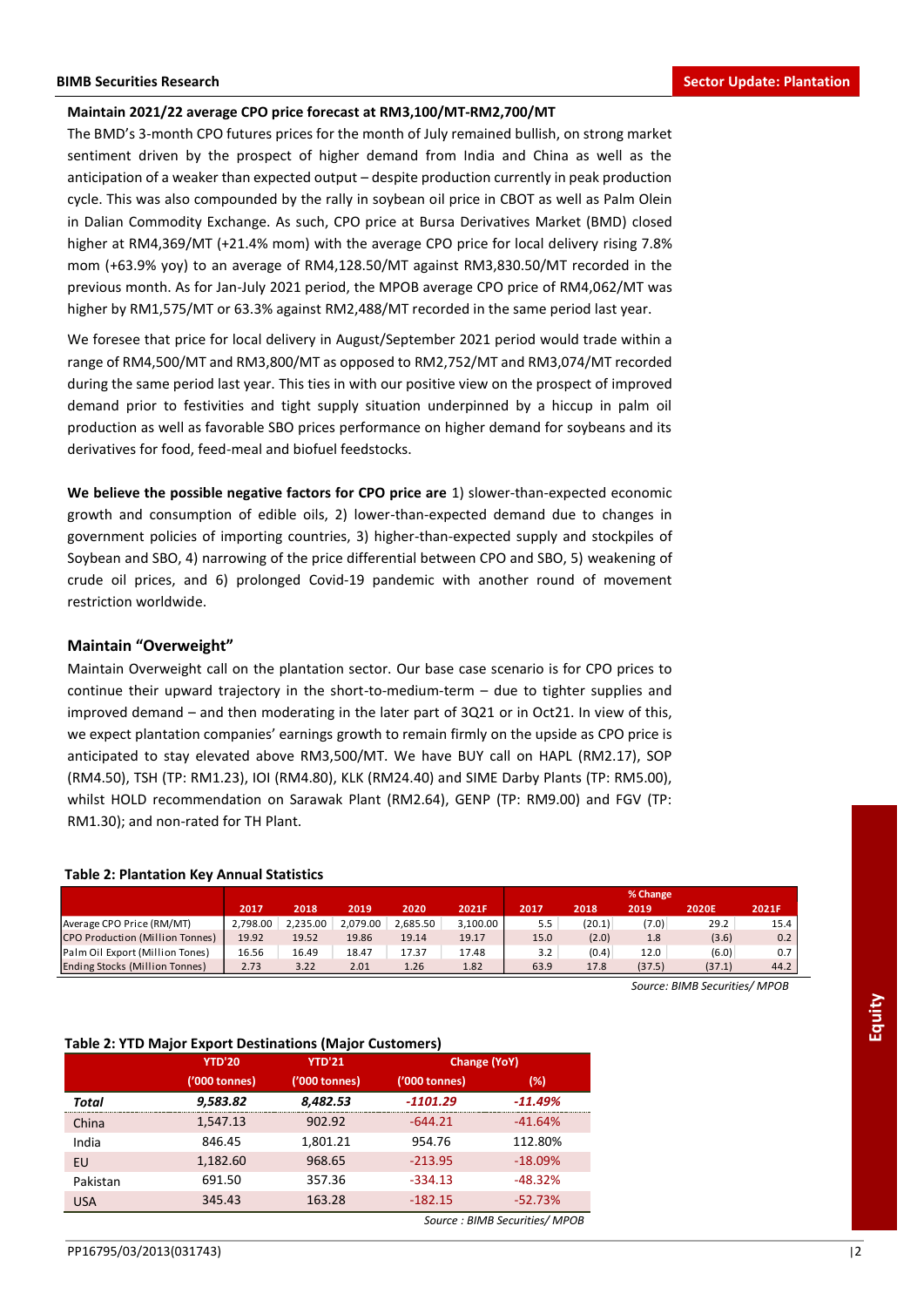|                    | July'20       | June'21       | July21        | <b>Changes</b> |          |  |
|--------------------|---------------|---------------|---------------|----------------|----------|--|
|                    | ('000 tonnes) | ('000 tonnes) | ('000 tonnes) | $Y$ -o-Y       | $M-o-M$  |  |
| Total              | 1,783.28      | 1,419.00      | 1,408.32      | $-21.0%$       | $-0.8%$  |  |
| China              | 288.65        | 212.99        | 163.88        | $-43.2%$       | $-23.1%$ |  |
| India              | 455.30        | 280.67        | 225.04        | $-50.6%$       | $-19.8%$ |  |
| Pakistan           | 115.90        | 66.36         | 51.60         | $-55.5%$       | $-22.2%$ |  |
| <b>Netherlands</b> | 88.48         | 68.30         | 120.85        | 36.6%          | 76.9%    |  |
| <b>USA</b>         | 51.04         | 11.63         | 32.23         | $-36.8%$       | 177.1%   |  |
| Singapore          | 14.54         | 14.02         | 13.52         | $-7.0%$        | $-3.6%$  |  |
| Vietnam            | 32.16         | 39.86         | 38.16         | 18.7%          | $-4.3%$  |  |
| Iran               | 92.45         | 55.58         | 27.44         | $-70.3%$       | $-50.6%$ |  |
| South Korea        | 30.01         | 34.02         | 31.39         | 4.6%           | $-7.7%$  |  |
| South Africa       | 20.13         | 11.30         | 18.64         | $-7.4%$        | 65.0%    |  |
| Philippines        | 52.96         | 31.26         | 53.40         | 0.8%           | 70.8%    |  |
| Japan              | 36.64         | 37.82         | 37.31         | 1.8%           | $-1.3%$  |  |
| <b>UAE</b>         | 9.23          | 29.94         | 21.14         | 129.1%         | $-29.4%$ |  |
| EU                 | 172.06        | 148.12        | 213.14        | 23.9%          | 43.9%    |  |
| <b>Benin</b>       | 6.53          | 3.94          | 3.89          | $-40.5%$       | $-1.4%$  |  |

# **Table 3: Export by Selected Destination (yoy and mom performance)**

*Source: BIMB Securities/MPOB*

# **Table 4: Stock under coverage – peer comparison**

| <b>Companies</b>      | <b>Price</b> | <b>Market</b><br>Cap |            | Net Profit (RM m) |                 |            | PER(x)     |                 | FY1 Div.     | <b>ROE</b> | <b>Target</b><br><b>Price</b> | <b>Rating</b> |
|-----------------------|--------------|----------------------|------------|-------------------|-----------------|------------|------------|-----------------|--------------|------------|-------------------------------|---------------|
|                       | (RM)         | (RM m)               | <b>FYO</b> | FY1               | FY <sub>2</sub> | <b>FYO</b> | <b>FY1</b> | FY <sub>2</sub> | <b>Yield</b> |            | (RM)                          |               |
| <b>SDPL</b>           | 3.48         | 24,066.7             | 1346.7     | 1390.9            | 1349.5          | 17.9       | 17.3       | 17.8            | 2.3%         | 9.9        | 5.00                          | <b>Buy</b>    |
| IOI Corp              | 3.70         | 23.064.6             | 600.9      | 1055.9            | 1033.6          | 38.4       | 21.8       | 22.3            | 2.2%         | 6.5        | 4.80                          | Buy           |
| <b>KLK</b>            | 19.38        | 20,895.2             | 772.6      | 1075.0            | 981.6           | 27.0       | 19.4       | 21.3            | 2.6%         | 7.3        | 24.40                         | Buy           |
| <b>FGV</b>            | 1.31         | 4,779.1              | 146.2      | 176.5             | 203.1           | 32.7       | 27.1       | 23.5            | 2.3%         | 3.5        | 1.30                          | Hold          |
| <b>TH Plantations</b> | 0.50         | 441.9                | 14.0       | 44.4              | 40.6            | 31.6       | 9.9        | 10.9            | 0.0%         | 2.4        | <b>NA</b>                     | Non-Rated     |
| <b>Genting Plant</b>  | 6.52         | 5,849.7              | 254.4      | 219.1             | 206.5           | 23.0       | 26.7       | 28.3            | 2.0%         | 5.2        | 9.00                          | Hold          |
| Hap Seng              | 1.82         | 1,455.4              | 90.3       | 94.3              | 86.2            | 16.1       | 15.4       | 16.9            | 3.8%         | 5.4        | 2.17                          | Buy           |
| <b>TSH Resources</b>  | 1.03         | 1,421.6              | 79.5       | 90.8              | 87.7            | 17.9       | 15.7       | 16.2            | 1.5%         | 5.5        | 1.23                          | Buy           |
| SOP                   | 3.44         | 1,966.6              | 204.1      | 287.0             | 254.1           | 9.6        | 6.9        | 7.7             | 1.7%         | 8.6        | 4.50                          | <b>Buy</b>    |
| Sarawak Plant         | 2.31         | 644.6                | 61.0       | 75.4              | 66.8            | 10.6       | 8.5        | 9.6             | 4.3%         | 10.4       | 2.64                          | Hold          |

*Source: BIMB Securities/ Bloomberg*